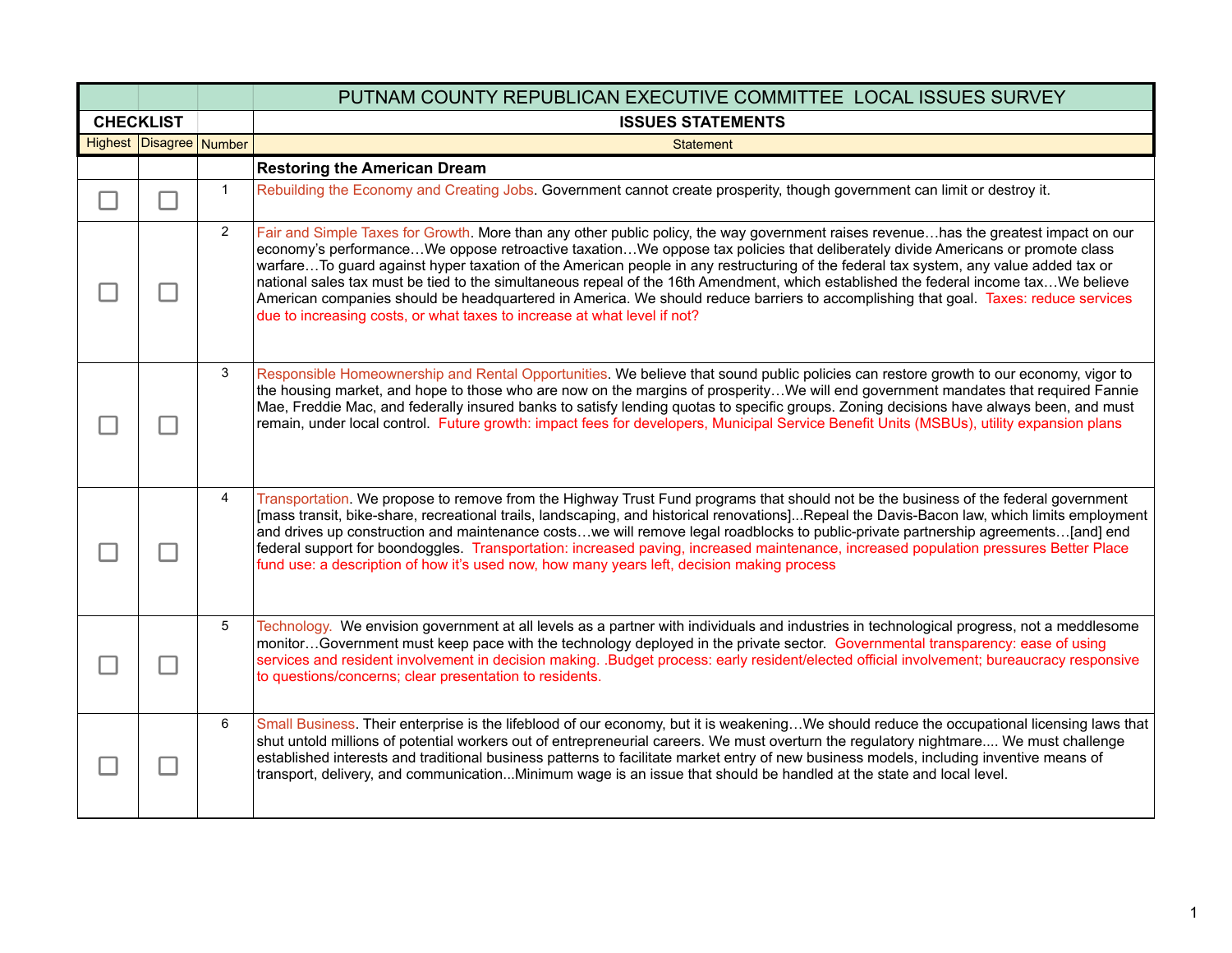|                  |                         |                | PUTNAM COUNTY REPUBLICAN EXECUTIVE COMMITTEE LOCAL ISSUES SURVEY                                                                                                                                                                                                                                                                                                                                                                                                                                                                                                                                                                                  |
|------------------|-------------------------|----------------|---------------------------------------------------------------------------------------------------------------------------------------------------------------------------------------------------------------------------------------------------------------------------------------------------------------------------------------------------------------------------------------------------------------------------------------------------------------------------------------------------------------------------------------------------------------------------------------------------------------------------------------------------|
| <b>CHECKLIST</b> |                         |                | <b>ISSUES STATEMENTS</b>                                                                                                                                                                                                                                                                                                                                                                                                                                                                                                                                                                                                                          |
|                  | Highest Disagree Number |                | <b>Statement</b>                                                                                                                                                                                                                                                                                                                                                                                                                                                                                                                                                                                                                                  |
|                  |                         | $\overline{7}$ | Workplace Freedom. [Labor law] should encourage cooperation between management and workers, not conflictRepublicans believe that<br>the employer-employee relationship of the future will be built upon employee empowerment and workplace flexibilityMinimum wage is an<br>issue that should be handled at the state and local levelA Republican administration should streamline personnel procedures to expedite<br>the firing of bad workers, tax cheats, and scammers. The unionization of the federal workforceshould be reviewed.                                                                                                          |
|                  |                         |                | A Rebirth of Constitutional Government                                                                                                                                                                                                                                                                                                                                                                                                                                                                                                                                                                                                            |
|                  |                         | 8              | We the People. We reaffirm the Constitution's fundamental principles: limited government, separation of powers, individual liberty, and the<br>rule of lawMore than 90% of federal requirements are now imposed by regulatory agencies, without any vote of [Congress] or signature of<br>the PresidentIn a free society, the primary role of government is to protect the God-given, inalienable rights of its citizensOur most<br>urgent task as a Party is to restore the American people's faith in their governmentReducing the power, size, and cost of local government<br>in a time of high inflation: what do we need vs what do we want |
|                  |                         | 9              | Judiciary. Wesupport the appointment of justices and judges who respect the constitutional limits on their power and respect the authority<br>of the states to decidefundamental social questions.                                                                                                                                                                                                                                                                                                                                                                                                                                                |
|                  |                         | 10             | Bill of Rights. Our First Amendment rights are not given to us by the government but are rights we inherently possess. The government<br>cannot use subsequent amendments to limit First Amendment Rights                                                                                                                                                                                                                                                                                                                                                                                                                                         |
|                  |                         | 14             | We [support] the Private Property Rights Protection Act[and] reforms to protect law-abiding citizens against abusive asset forfeiture<br>tactics                                                                                                                                                                                                                                                                                                                                                                                                                                                                                                  |
|                  |                         | 15             | We welcome to our ranks all citizens who are determined to reclaim the rights of the people that have been ignored or usurped by the<br>federal and intrusive state governmentsEvery violation of state sovereignty by federal officials isan assault on the liberties of individual<br>AmericansWe call [to] eliminate this system of conditioned grants so that state and local taxpayers can decide for themselves what is best<br>for their own communities.                                                                                                                                                                                  |
|                  |                         | 16             | Honest Elections. We oppose the National Popular Vote Interstate Compact and any other scheme to abolish or distort the procedures of<br>the Electoral CollegeWe support legislation to require proof of citizenship when registering to vote and secure photo ID when votingWe<br>urge that electronic voting systems have a voter-verified paper audit trailWe [want] to ensure that citizenship, rather than mere residency,<br>be made the basis for the apportionment of representatives among the states.                                                                                                                                   |
|                  |                         |                | America's Natural Resources: Agriculture, Energy, and the Environment                                                                                                                                                                                                                                                                                                                                                                                                                                                                                                                                                                             |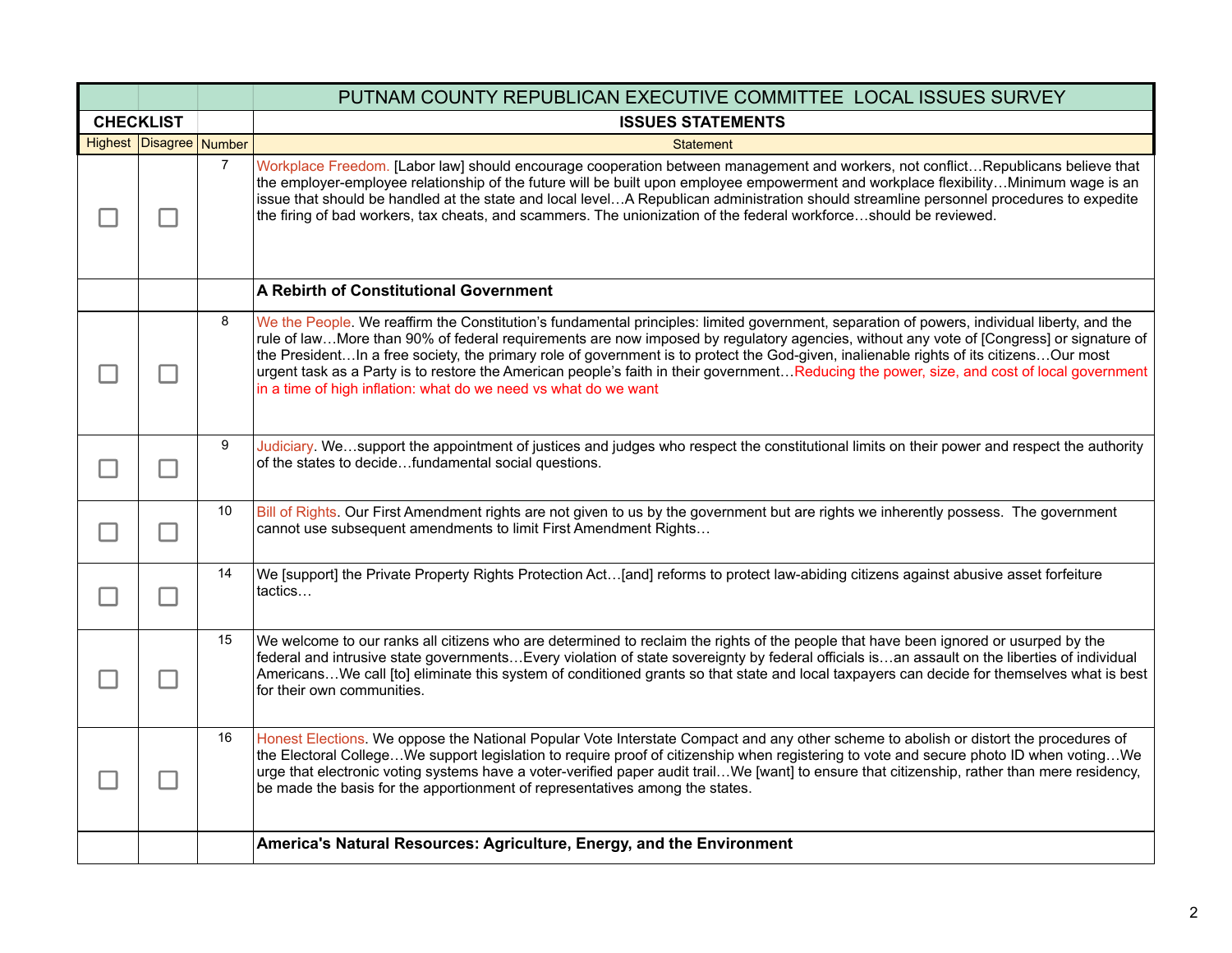|                  |                         |    | PUTNAM COUNTY REPUBLICAN EXECUTIVE COMMITTEE LOCAL ISSUES SURVEY                                                                                                                                                                                                                                                                                                                                                                                                                                                                                                                                                                                                                                                                                                                                                    |
|------------------|-------------------------|----|---------------------------------------------------------------------------------------------------------------------------------------------------------------------------------------------------------------------------------------------------------------------------------------------------------------------------------------------------------------------------------------------------------------------------------------------------------------------------------------------------------------------------------------------------------------------------------------------------------------------------------------------------------------------------------------------------------------------------------------------------------------------------------------------------------------------|
| <b>CHECKLIST</b> |                         |    | <b>ISSUES STATEMENTS</b>                                                                                                                                                                                                                                                                                                                                                                                                                                                                                                                                                                                                                                                                                                                                                                                            |
|                  | Highest Disagree Number |    | <b>Statement</b>                                                                                                                                                                                                                                                                                                                                                                                                                                                                                                                                                                                                                                                                                                                                                                                                    |
|                  |                         |    | <b>Government Reform</b>                                                                                                                                                                                                                                                                                                                                                                                                                                                                                                                                                                                                                                                                                                                                                                                            |
|                  |                         | 19 | Making Government Work for the People. Much of what the (local) government does can be improved, much should be replaced, and much<br>needs to be done away with or returned to the (people).                                                                                                                                                                                                                                                                                                                                                                                                                                                                                                                                                                                                                       |
|                  |                         | 20 | Balancing the Budget. Republican budgets will prioritize thrift over extravagance and put taxpayers first.                                                                                                                                                                                                                                                                                                                                                                                                                                                                                                                                                                                                                                                                                                          |
|                  |                         | 23 | Immigration and the Rule of Law. Our immigration system must protect American working families and their wages, for citizens and legal<br>immigrants alike, in a way that will improve the economyWe have watched, in anger and disgust, the mocking of our immigration laws by<br>a president who made himself superior to the will of the nation. We stand with the victims of his policies, especially the families of murdered<br>innocents. Illegal immigration endangers everyone, exploits the taxpayers, and insults all who aspire to enter America legally. We oppose<br>any form of amnesty for those who, by breaking the law, have disadvantaged those who have obeyed the lawShould local law<br>enforcement be involved in helping state/fed efforts to reduce illegal immigration in Putnam County? |
|                  |                         | 24 | Improve the (Local) Workforce. Noneshould ever be compelled to join a union or pay dues to itThe inability of federal managers to<br>discipline and, if necessary dismiss problem staff members is an affront to every conscientious worker, as is the misuse of funds for lavish<br>conferences and routine bonusesWe call for renewed efforts to reduce, rather than expand, government responsibilities                                                                                                                                                                                                                                                                                                                                                                                                          |
|                  |                         | 25 | Regulation: The Quiet Tyranny. Over-regulation is the quiet tyranny of the "Nanny State"We are determined to make regulations minimally<br>intrusive, confined to their legal mandate, and respectful toward the creation of new and small businesses. We will revisit existing laws that<br>delegate too much authority to regulatory agencies and review all current regulations for possible reform or repeal. State/fed mandates:<br>laws impacting the ability of local elected representatives to do the job. State/fed bailouts: how the funds are determined, spent, red tape<br>costs, strings attached. Guard against local "do-gooder" ordinances that add to the "Nanny State".                                                                                                                         |
|                  |                         | 26 | Crony Capitalism and Corporate Welfare. When government uses taxpayer funding and resources to give special advantages to private<br>companies, it distorts the free market and erodes public trust in our political systemWe applaud the Republican[s] who have taken the<br>lead in fighting crony capitalism. Chamber of Commerce: power in decision making, special privileges.                                                                                                                                                                                                                                                                                                                                                                                                                                 |
|                  |                         |    | Great American Families, Education, Healthcare, and Criminal Justice                                                                                                                                                                                                                                                                                                                                                                                                                                                                                                                                                                                                                                                                                                                                                |
|                  |                         | 27 | Marriage, Family, and Society. We have learned over the last five decades, the loss of faith and family life leads to greater dependence<br>upon government. That is why Republicans formulate public policywith attention to the needs and strengths of the family.                                                                                                                                                                                                                                                                                                                                                                                                                                                                                                                                                |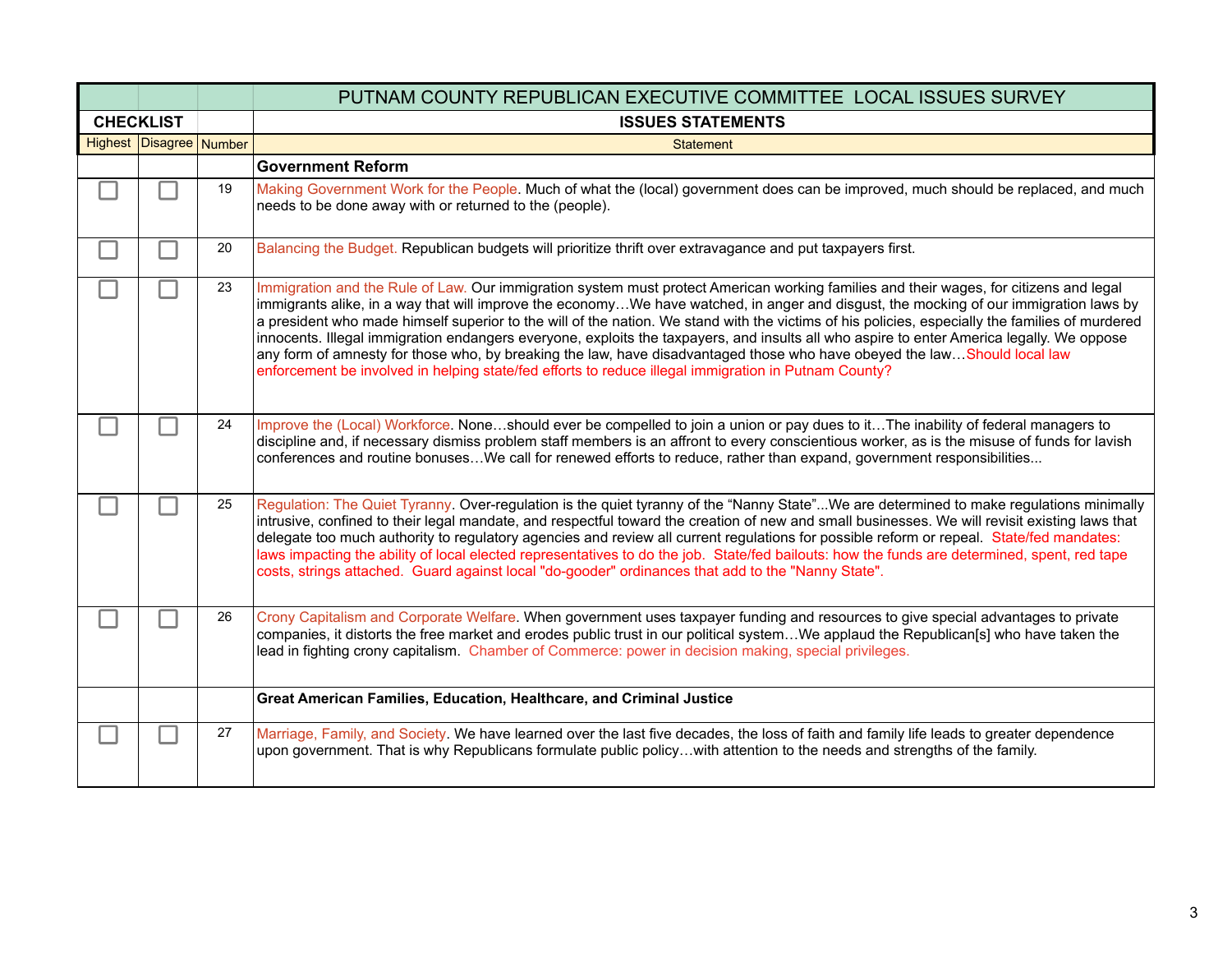|                  |                         |    | PUTNAM COUNTY REPUBLICAN EXECUTIVE COMMITTEE LOCAL ISSUES SURVEY                                                                                                                                                                                                                                                                                                                                                                                                                                                                                                                                                                                                                                                                                                                                                                                                                                                                                                                                                                                                                                                                               |
|------------------|-------------------------|----|------------------------------------------------------------------------------------------------------------------------------------------------------------------------------------------------------------------------------------------------------------------------------------------------------------------------------------------------------------------------------------------------------------------------------------------------------------------------------------------------------------------------------------------------------------------------------------------------------------------------------------------------------------------------------------------------------------------------------------------------------------------------------------------------------------------------------------------------------------------------------------------------------------------------------------------------------------------------------------------------------------------------------------------------------------------------------------------------------------------------------------------------|
| <b>CHECKLIST</b> |                         |    | <b>ISSUES STATEMENTS</b>                                                                                                                                                                                                                                                                                                                                                                                                                                                                                                                                                                                                                                                                                                                                                                                                                                                                                                                                                                                                                                                                                                                       |
|                  | Highest Disagree Number |    | <b>Statement</b>                                                                                                                                                                                                                                                                                                                                                                                                                                                                                                                                                                                                                                                                                                                                                                                                                                                                                                                                                                                                                                                                                                                               |
|                  |                         | 28 | A Culture of Hope. We have been fighting the War on Poverty for 50 years and poverty is winning. Republicans propose to evaluate a<br>poverty program by whether it actually reduces poverty and increases the personal independence of its participantsWe call for removal of<br>structural impediments which progressives throw in the path of poor people: over-regulation of start-up enterprises, excessive licensing<br>requirements, needless restrictions on formation of schools and day-care centers serving neighborhood families, and restrictions on<br>providing public services [by the private sector] in fields like transportation and sanitation that close the opportunity door to all but a favored<br>few.                                                                                                                                                                                                                                                                                                                                                                                                               |
|                  |                         | 29 | Education: A Chance for Every Child. Education is much more than schoolingIt is the handing over of a cultural identityThe federal<br>government should not be a partner in that effort, as the Constitution gives it no role in educationParents are a child's first and foremost<br>educators, and have primary responsibility for the education of their childrenWe reject a one-size-fits-all approach to education and<br>support a broad range of choices for parents and children at the state and local levelMore money alone does not necessarily equal better<br>performanceWe strongly encourage instruction in American history and civics by using the original documents of our founding<br>fathersWe support the English First approachWe renew our call for replacing "family planning" programs for teens with sexual risk<br>avoidance educationWe oppose school-based clinics that provide referrals or counselingand believe that federal funds should not be<br>used in mandatory or universalscreening programs. School issues: parental choice, school board decisions, school closings, new schools<br>planned, busing |
|                  |                         | 30 | Title IX. We emphatically support the original, authentic meaning of Title IXTo impose a social and cultural revolution upon the American<br>people by wrongly redefining sex discrimination to include sexual orientationhas nothing to do with individual rights; it has everything to do<br>with power.                                                                                                                                                                                                                                                                                                                                                                                                                                                                                                                                                                                                                                                                                                                                                                                                                                     |
|                  |                         | 31 | Improving Higher Education. A student's First Amendment rights do not end at the schoolhouse gates. Colleges, universities, and trade<br>schools must not infringe on their freedom of speech and association in the name of political correctnessThe federal government should<br>not be in the business of originating student loansprivate sector participation in student financing should be restored. Any regulation that<br>increases college costs must be challenged Accreditation should be decoupled from federal financing, and states should be empowered to<br>allow a wide array of accrediting and credentialing bodies to operate.                                                                                                                                                                                                                                                                                                                                                                                                                                                                                            |
|                  |                         | 35 | Ensuring Safe Neighborhoods: Criminal Justice and Prison Reform. We recommit ourselves, as individuals and as a party, to the rule of law<br>and the pursuit of justiceThe power of career civil servants and political appointees to criminalize behavior is one of the worst violations of<br>constitutional order perpetrated by the administrative state. To deal with this morass, we urge caution in the creation of new "crimes" and a<br>bipartisan presidential commission to purge the Code and the body of regulations of old "crimes"Public officials must regain control of their<br>correctional institutionsWe encourage states to offer opportunities for literacy and vocational educationBreaking the cycle of crime<br>begins with the children of those who are prisonersThe internet must not become a safe haven for predatorsWe urge energetic<br>prosecution of child pornography, wihich is closely linked to human trafficking. Law enforcement: too much, too little, just right in your<br>neighborhood?                                                                                                           |